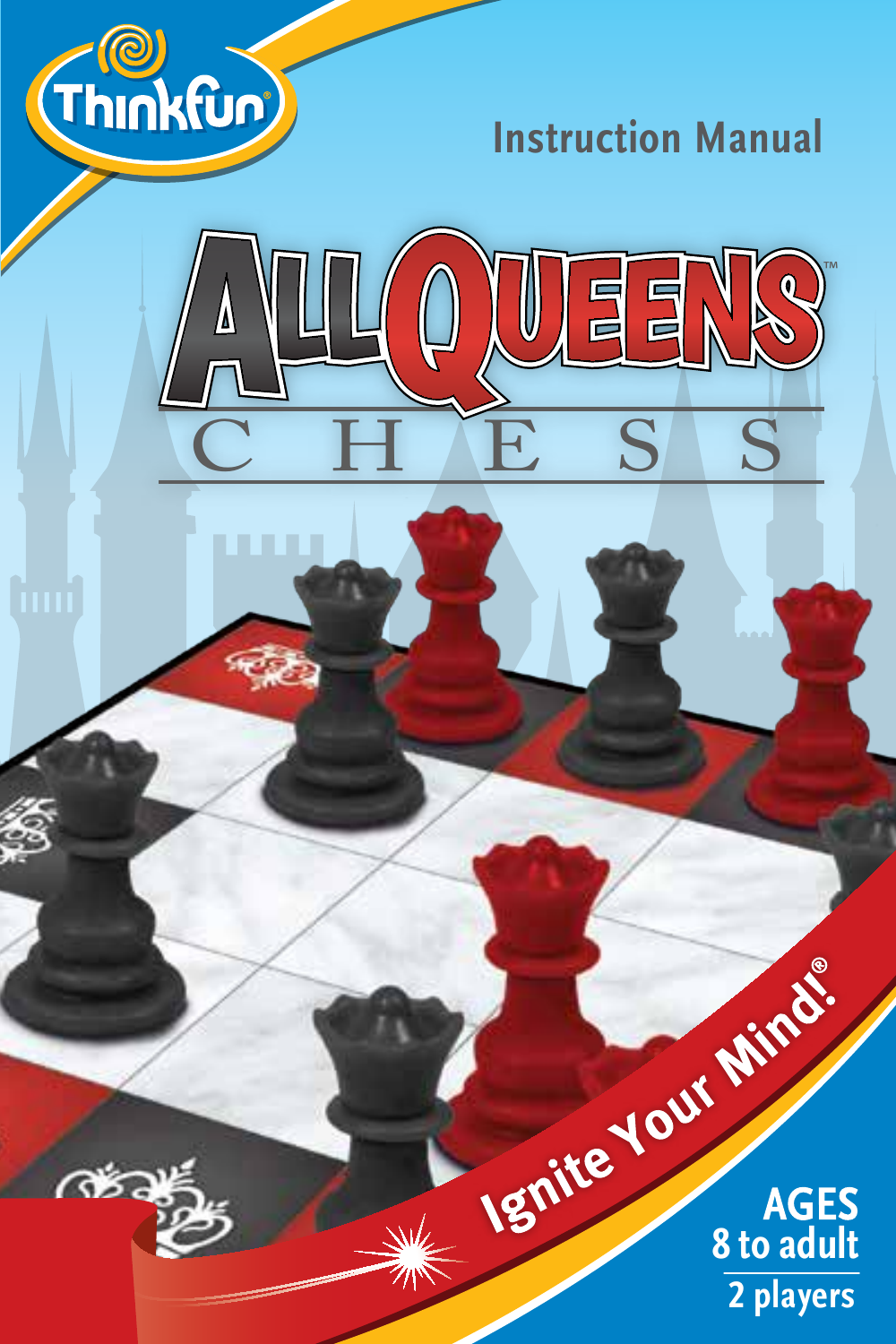

## **Objective:**

Be the first to get four of your Queens in a straight line, horizontally, vertically or diagonally.

## **Setup:**

- One player controls the 6 Red Queens and the other player controls the 6 Black Queens.
- To set up the board, place the Red Queens on the black squares and the Black Queens on the red squares.



#### **How to Play:**

- Players alternate turns—decide which player will move first.
- The first player to get 4 Queens in a straight line in any direction—**WINS!**

# **Moves Allowed/Not Allowed:**

- Queens can move any number of spaces as long as they are in a straight line and no other Queens are in the way.
- Queens cannot jump over one another.
- A Queen cannot push another Queen off an occupied space.
- Once the game begins, the spaces covered by Crowns are considered normal spaces and can be used by any player on any legal move.



**On a turn, a player can move one Queen in any direction horizontally, vertically or diagonally.** 

# **About the Inventor:**

The gameplay for All Queens Chess™ was invented by Rudell Design LLC, a product development company that also invented Upwords®, Word Rummy™ and numerous other games, as well as toys such as Geo Trax®, Monster Rocket™ and Splash Out™. Elliot Rudell heads up the organization.

\*The trademarks UPWORDS, WORD RUMMY, GEO TRAX, MONSTER ROCKET and SPLASH OUT are the property of their respective owners and no claim of ownership or affiliation with ThinkFun is intended.